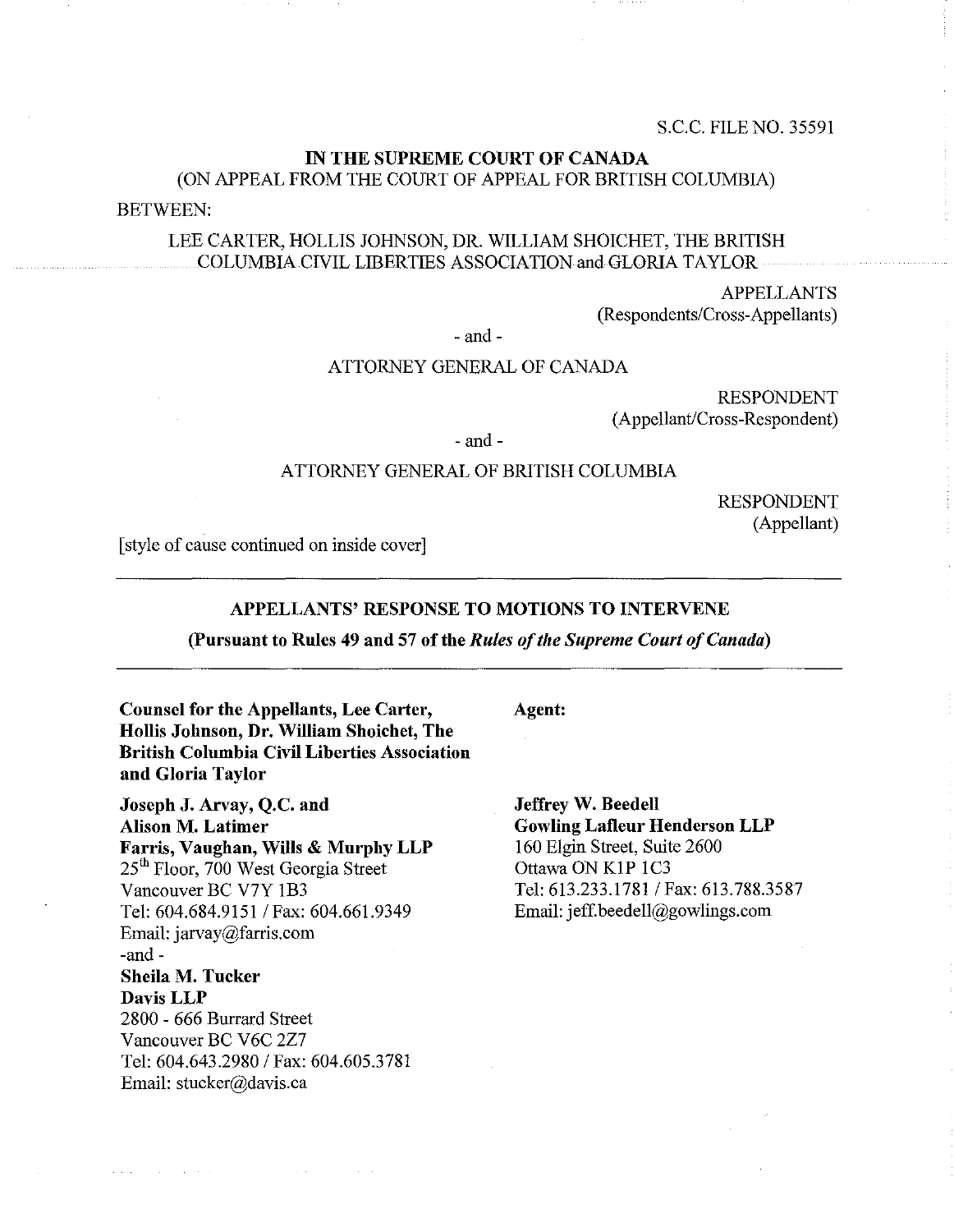#### - and-

## ATTORNEY GENERAL OF ONTARIO, ATTORNEY GENERAL OF BRITISH COLUMBIA and ATTORNEY GENERAL OF QUEBEC

#### INTERVENERS

#### - and-

THE ADVOCATES' SOCIETY, THE ALLIANCE OF PEOPLE WITH DISABILITIES WHO ARE SUPPORTIVE OF LEGAL ASSISTED DYING SOCIETY, THE ASSOCIATION FOR REFORMED POLITICAL ACTION CANADA, THE CANADIAN CIVIL LIBERTIES ASSOCIATION, CANADIAN HIV/AIDS LEGAL NETWORK AND THE HIV & AIDS LEGAL CLINIC ONTARIO, CANADIAN MEDICAL ASSOCIATION, THE CANADIAN UNITARIAN COUNCIL, CATHOLIC CIVIL RIGHTS LEAGUE, FAITH AND FREEDOM ALLIANCE AND PROTECTION OF CONSCIENCE PROJECT, THE CATHOLIC HEALTH ALLIANCE OF CANADA, CHRISTIAN LEGAL FELLOWSHIP, THE CHRISTIAN MEDICAL AND DENTAL SOCIETY OF CANADA AND THE CANADIAN FEDERATION OF CATHOLIC PHYSICIANS' SOCIETIES, COLLECTIF DES MEDECINS CONTRE L'EUTHANASIE, COUNCIL OF CANADIANS WITH DISABILITIES AND THE CANADIAN ASSOCIATION FOR COMMUNITY LIVING, CRIMINAL LAWYERS' ASSOCIATION (ONTARIO), DAVID ASPER CENTRE FOR CONSTITUTIONAL RIGHTS, DYING WITH DIGNITY, EUTHANASIA PREVENTION COALITION AND EUTHANASIA PREVENTION COALITION - BC, THE EVANGELICAL FELLOWSHIP OF CANADA and FAREWELL FOUNDATION FOR THE RIGHT TO DIE AND ASSOCIATION QUEBECOISE POUR LE DROIT DE MOURIR DANS LA DIGNITE

### PROPOSED INTERVENERS

### Couusel for the Respondent, Attorney General of Canada:

# Donnaree Nygard and Robert Frater Department of Justice Canada

900 - 840 Howe Street Vancouver BC V6Z 2S9 Tel: 604.666.3049 / Fax: 604.775.5942 Email: donnaree.nygard@justice.gc.ca

### Counsel for the Respondent, Attorney General of British Columbia:

# Jean M. Walters

Ministry of Justice Legal Services Branch  $6<sup>th</sup>$  Floor -1001 Douglas Street PO Box 9280 Stn Prov Govt Victoria BC V8W 917 Tel: 250.356.8894 / Fax: 250.356.9154 Email: jean.walters@gov.bc.ca

#### Agent:

Robert Frater Department of Justice Canada Civil Litigation Section 50 O'Connor Street, Suite 500 Ottawa ON KIA OH8 Tel: 613.670.6289 / Fax: 613.954.1920 Email: robert.frater@justice.gc.ca

#### Agent:

Robert E. Houston, Q.C. Burke-Robertson 441 MacLaren Street, Suite 200 Ottawa ON K2P 2H3 Tel: 613.236.9665 / Fax: 613.235.4430 Email: rhouston@burkerobertson.com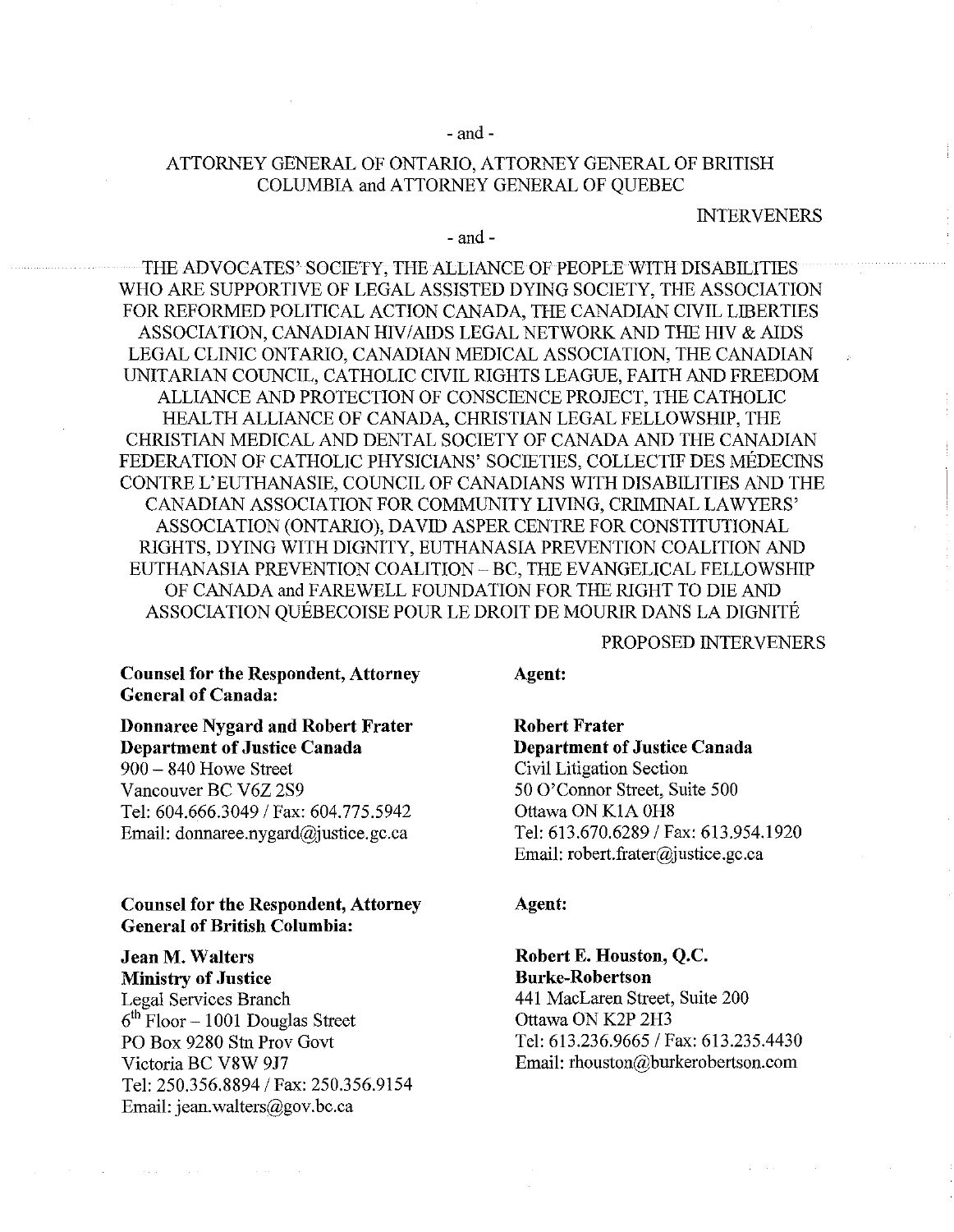### Counsel for the Intervener, Attorney General of Ontario:

Zachary Green Attorney General of Ontario 720 Bay Street, 4<sup>th</sup> Floor Toronto ON M5G 2Kl Tel: 416.326.4460 1 Fax: 416.326.4015 Email: zachary.green@ontario.ca

### Counsel for the Intervener, Attorney General of British Columbia:

# Jean M. Walters

Ministry of Justice Legal Services Branch  $6<sup>th</sup>$  Floor - 1001 Douglas Street PO Box 9280 Stn Prov Govt Victoria BC V8W 9J7 Tel: *250.356.88941* Fax: 250.356.9154 Email: jean.walters@gov.bc.ca

Counsel for the Intervener, Attorney General of Quebec:

## Sylvain Leboeuf and Syltiane Goulet Procureur général du Québec

1200, Route de l'Eglise, 2eme etage Quebec QC GlV 4Ml Tel: 418.643.1477 *1* Fax: 418.644.7030 Email: sylvain.leboeuf@justice.gouv.qc.ca

### Counsel for the Proposed Intervener, The Advocates' Society:

Martha McCarthy Martha McCarthy & Company LLP 146 Davenport Road Toronto ON M5R IJ2 Tel: *416.862.62261* Fax: 416.862.9001 Email: martha@mccarthyco.ca

 $\mathcal{L}^{\text{max}}_{\text{max}}$ 

### Agent:

Robert E. Houston, Q.c. Burke-Robertson 441 MacLaren Street, Suite 200 Ottawa ON K2P 2H3 Tel: *613.236.96651* Fax: 613.235.4430 Email: rhouston@burkerobertson.com

### Agent:

Robert E. Houston, Q.C. Burke-Robertson 441 MacLaren Street, Suite 200 Ottawa ON K2P 2H3 Tel: *613.236.96651* Fax: 613.235.4430 Email: rhouston@burkerobertson.com

### Agent:

Pierre Landry Noël & Associés 111 Champlain Street Gatineau QC J8X 3Rl Tel: *819.771.73931* Fax: 819.771.5397 Email: p.landry@noeiassocies.com

#### Agent:

D. Lynne Watt Gowling Lafleur Henderson LLP 160 Elgin Street, Suite 2600 Ottawa ON KIP 1C3 Tel: 613.233.1781 / Fax: 613.788.3500 Email: ed.vanbemmel@gowlings.com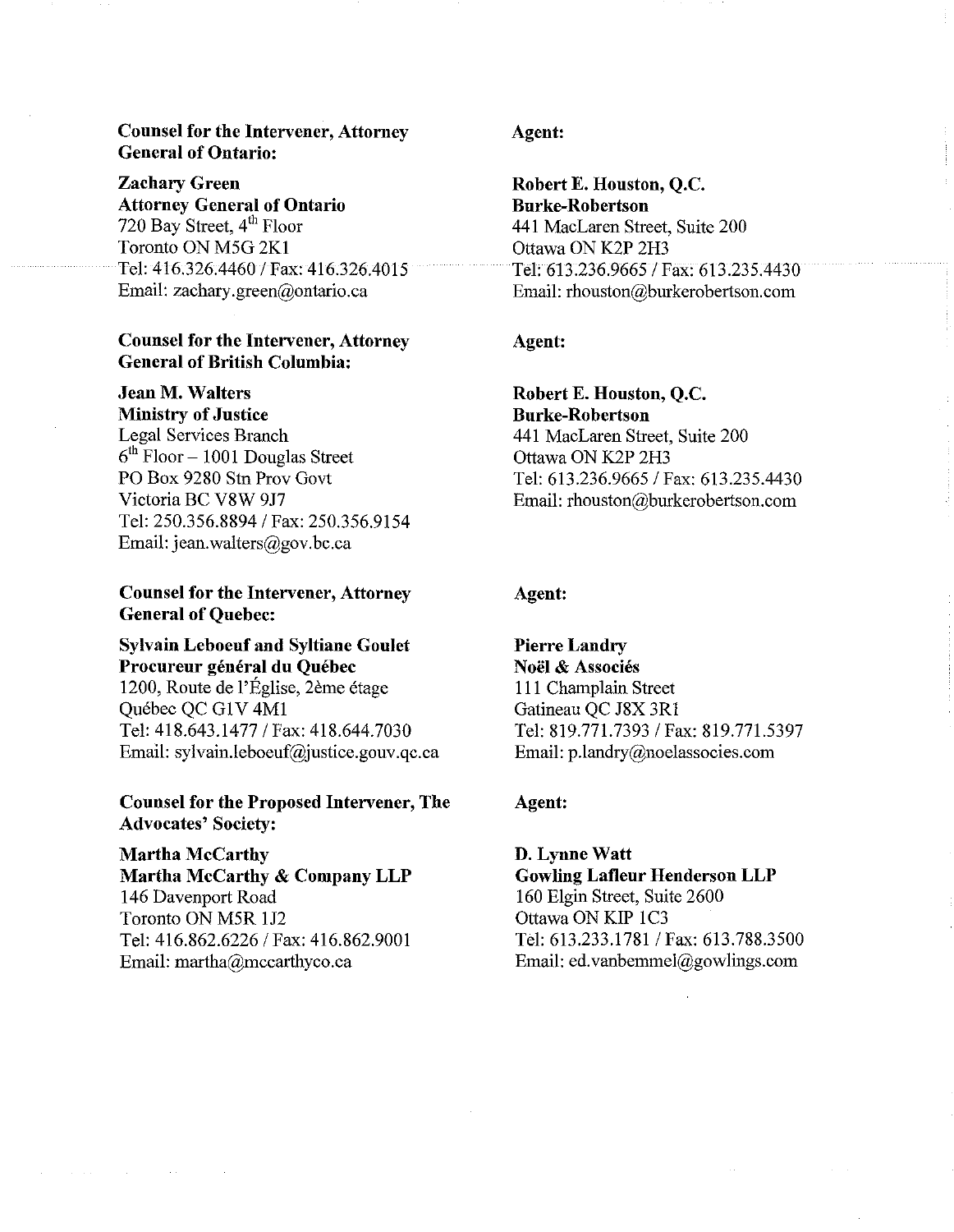Counsel for the Proposed Intervener, The Alliance of People with Disabilities who are Supportive of Legal Assisted Dying Society:

Angus M. Gunn, Q.C. Borden Ladner Gervais LLP  $1200 - 200$  Burrard Street Vancouver BC V7X 1T2 Tel: 604.687.5744/ Fax: 604.687.1415 Email:  $aqunn@ble.com$ 

## Counsel for the Proposed Intervener, The Association for Reformed Political Action Canada:

Andre Schutten Association For Reformed Political Action Canada 1 Rideau Street, Suite 700 Ottawa ON KIN 8S7 Tel: 613.297.5172 / Fax: 613.670.5701 Email: andre@arpacanada.ca

### Counsel for the Proposed Intervener, The Canadian Civil Liberties Association:

Christopher Bredt, Ewa Krajewska and Margot Finley Borden Ladner Gervais LLP Scotia Plaza, 40 King Street West Toronto ON M5R 3Y4 Tel: 416.367.6165/ Fax: 416.361.6063 Email: cbredt@blg.com

## Counsel for the Proposed Interveners, Canadian HIV/AIDS Legal Network and The HIV & AIDS Legal Clinic Ontario:

# Gordon Capern and Michael Fenrick Paliare Roland Rosenberg Rothstein LLP

155 Wellington St. West, 35th floor Toronto ON M5V 3Rl Tel: 416.646.4311 / Fax: 416.646.4301 Email: gordon.capem@paliareroland.com

### Agent:

Nadia Effendi Borden Ladner Gervais LLP 11 00 - 1 00 Queen Street Ottawa ON K1P 1J9 Tel: 613.237.5160/ Fax: 613.230.8842 Email: neffendi@blg.com

### Agent:

Nadia Effendi Borden Ladner Gervais LLP 1100 - 100 Queen Street Ottawa ON KIP lJ9 Tel: 613.787.3562/ Fax: 613.230.8842 Email: neffendi@blg.com

#### Agent:

Marie-France Major Supreme Advocacy LLP 100 - 340 Gilmour Street Ottawa ON K2P OR3 Tel: 613.695.8855 / Fax: 613.695.8580 Email: mfmajor@supremeadvocacy.ca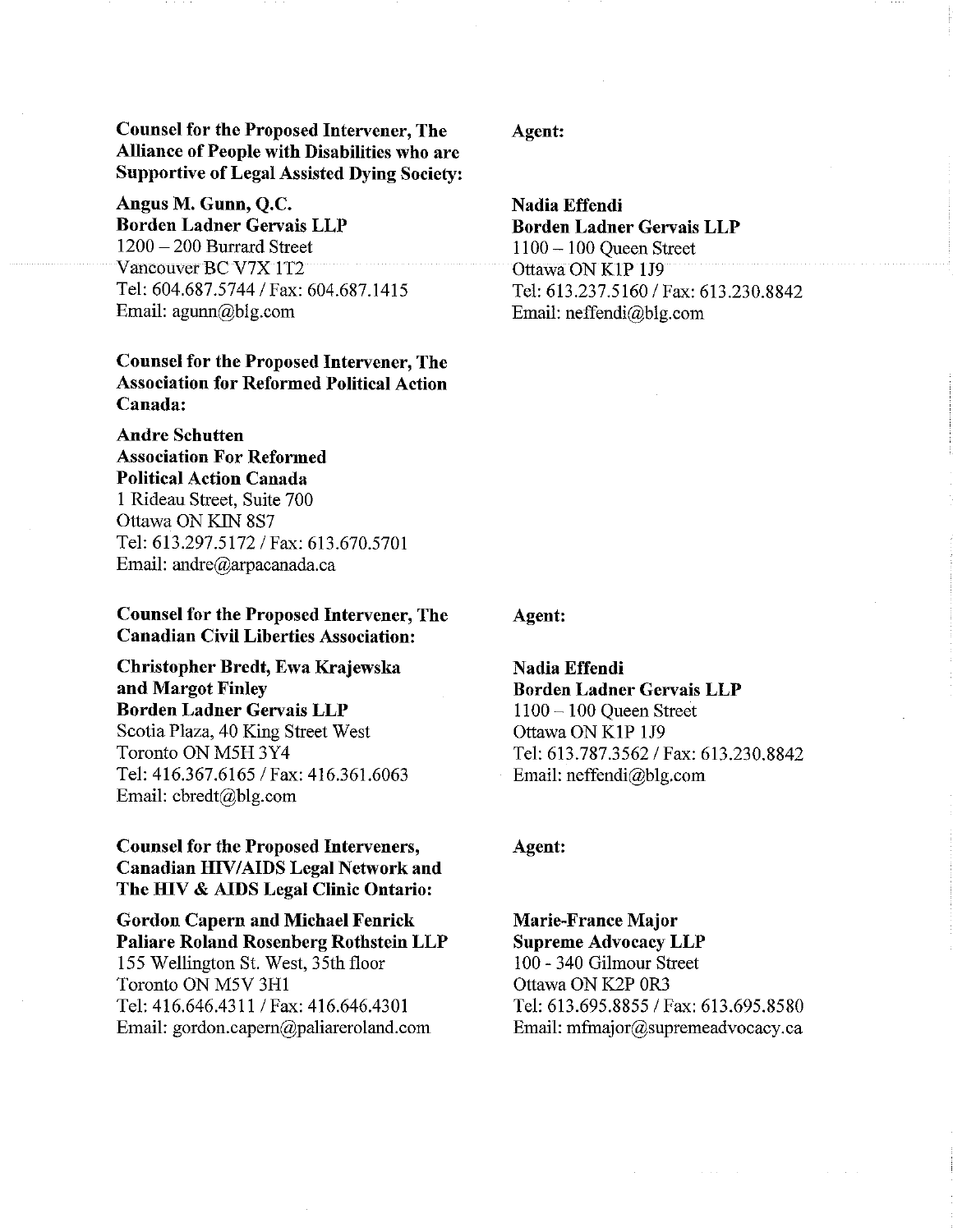### **Counsel for the Proposed Intervener, Canadian Medical Association:**

# **Harry Underwood**

**Polley Faith LLP**  The Victory Building 80 Richmond Street West, Suite 1300 Toronto ON M5H 2A4 Tel: 416.365.6446 / Fax: 416.365.1601 Email: hunderwood@polleyfaith.com

## **Counsel for the Proposed Intervener, The Canadian Unitarian Council:**

**Tim A. Dickson and R.J.M. Androsoff Farris, Vaughan, Wills & Murphy LLP**  25<sup>th</sup> Floor, 700 West Georgia Street Vancouver BC V7Y 1B3 Tel: 604.684.9151 / Fax: 604.661.9349 Email: tdickson@farris.com

**Counsel for the Proposed Interveners, Catholic Civil Rights League, Faith and Freedom Alliance and Protection of Conscience Project:** 

**Robert W. Staley, Ranjan K. Agarwal and Jack R. Maslen Bennett Jones LLP**  3400 One First Canadian Place PO Box 130 Toronto ON M5X lA4 Tel: 416.863.1200 / Fax: 416.863.1716 Email: agarwalr@bennettjones.com

# **Counsel for the Proposed Intervener, The Catholic Health Alliance of Canada:**

**Russell G. Gibson and Albertos Polizogopoulos Vincent Dagenais Gibson LLP/s.r.l.**  260 Dalhousie Street, Suite 400 Ottawa ON KIN 7E4 Tel: 613.241.2701 / Fax: 613.241.2599 Email: albertos@vdg.ca

### **Agent:**

**D. Lynne Watt Gowling Lafleur Henderson LLP**  160 Elgin Street, Suite 2600 Ottawa ON KIP 1C3 Tel: 613.786.86951 Fax: 613.788.3509 Email: Iynne.watt@gowlings.com

# **Agent:**

**Nadia Effendi Borden Ladner Gervais LLP**  1300 - 100 Queen Street Ottawa ON KIP 1J9 Tel: 613.237.5160 / Fax: 613.230.8842 Email: neffendi@blg.com

## **Agent:**

**Sheridan Scott Bennett Jones LLP** 

World Exchange Plaza 1900 - 45 O'Connor Street Ottawa ON KIP lA4 Tel: 613.683.2300 / Fax: 613.683.2323 Email: scotts@bennettjones.com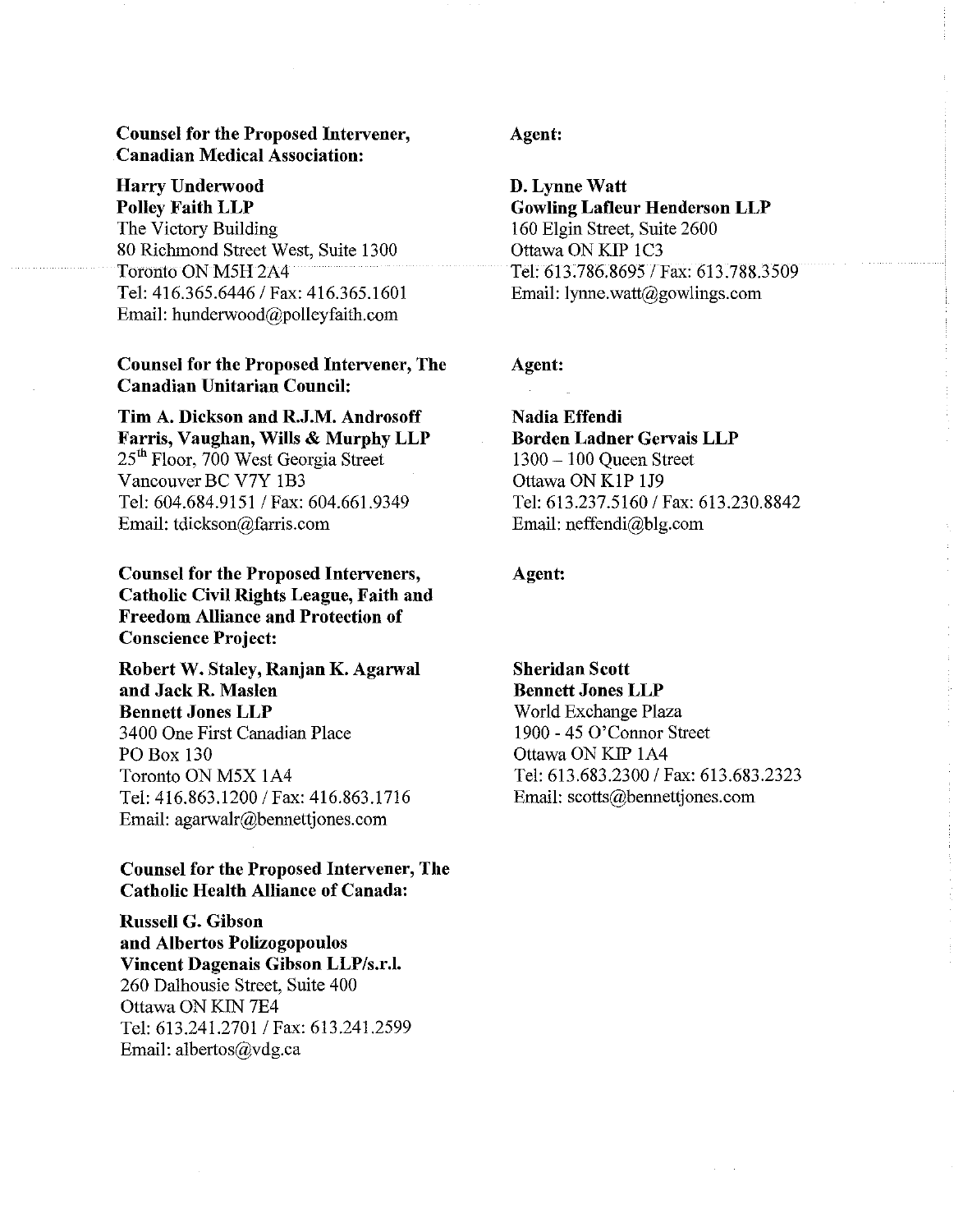### Counsel for the Proposed Intervener, Christian Legal Fellowship:

Gerald Chipeur, Q.C. Miller Thomson LLP 3000, 700 -  $9<sup>th</sup>$  Avenue SW Calgary AB T2P 3V4 Tel: 403.298.2434/ Fax: 403.262.0007 Email: gchipeur@millerthomson.com

Counsel for the Proposed Interveners, the. Medical and Dental Society of Canada and The Canadian Federation of Catholic Physicians' Societies:

Albertos Polizogopoulos Vincent Dagenais Gibson LLP/s.r.l. 260 Dalhousie Street, Suite 400 Ottawa ON KIN 7E4 Tel: 613.241.2701 / Fax: 613.241.2599 Email: albertos@vdg.ca

Counsel for the Proposed Intervener, Collectif des medecins contre l' euthanasie:

Pierre Bienvenu, Ad. E., Andres C. Garin and Vincent Rochette Norton Rose Fulbright Canada S.E.N.C.R.L., s.r.l. 1, Place Ville Marie, bureau 2500 Montréal QC H3B 1R1 Tel: 514.847.4747/ Fax: 514.286.5474 Email: pierre.bienvenu@nortonrosefulbright.com andres.garin@nortonrosefulbright.com vincent.rochette@nortonrosefulbright.com

Counsel for the Proposed Interveners, Council of Canadians with Disabilities and The Canadian Association for Community Living:

### David Baker and Sarah Mohamed Bakerlaw

4711 Y onge Street, Suite 509 Toronto ON M2N 6K8 Tel: 416.533.0040/ Fax: 416.533.0050 Email: dbaker@bakerlaw.ca smohamed@bakerlaw.ca

# Agent:

Eugene Meehan, Q.C. Supreme Advocacy LLP 340 Gilmour Street, Suite 100 Ottawa ON K2P OR3 Tel: 613.695.8855 / Fax: 613.695.8580 Email: emeehan@supremeadvocacy.ca

#### Agent:

Sally A. Gomery Norton Rose Fulbright Canada S.E.N.C.R.L., s.r.I. 45, rue O'Connor, bureau 1500 Ottawa ON KIP lA4 Tel: 613.780.8604/ Fax: 613.230.5459 Email: sally.gomery@nortonrosefulbright.com

Agent:

Marie-France Major Supreme Advocacy LLP 340 Gilmour Street, Suite 100 Ottawa ON K2P 0R3 Tel: 613.695.8855/ Fax: 613.695.8580 Email: mfmajor@supremeadvocacy.ca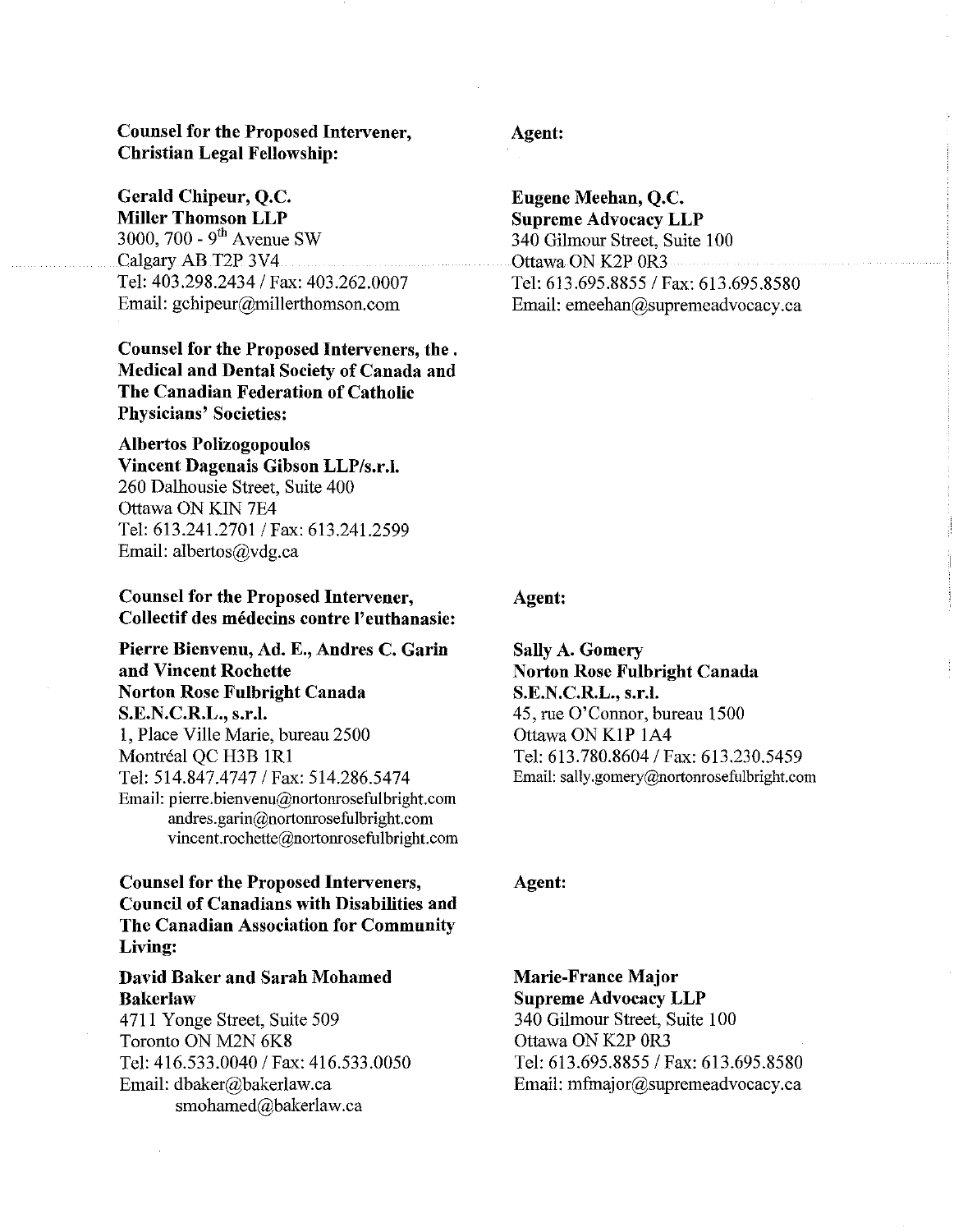Counsel for the Proposed Intervener, Criminal Lawyers' Association (Ontario):

# Marlys Edwardh and Daniel Sheppard

Sack Goldblatt Mitchell LLP 20 Dundas Street West, Suite 1100 Toronto ON M5G 2G8 Tel: 416.979.4380/ Fax: 416.979.4430 Email: medwardh@sgmlaw.com dsheppard@sgmlaw.com

### Counsel for the Proposed Intervener, David Asper Centre For Constitutional Rights:

Mary Eberts

Law Office of Mary Eberts 95 Howland Avenue Toronto ON M5R 3B4 Tel: 416.923.5215 Email: eberts@ebertslaw.ca -and-

# Cheryl Milne David Asper Centre for Constitutional Rights 39 Queen's Park Cres. East Toronto ON M5S 2C3 Tel: 416.978.0092/ Fax: 416.978.8894 Email: cheryLmilne@utoronto.ca

### Counsel for the Proposed Intervener, Dying with Dignity:

Cynthia Petersen and Kelly Doctor Sack Goldblatt Mitchell LLP 20 Dundas Street West, Suite 1100 Toronto ON M5G 2G8 Tel: 416.977.6070/ Fax: 416.591.7333 Email: cpetersen@sgmlaw.com kdoctor@sgmlaw.com

### Agent:

D. Lynne Watt Gowling Lafleur Henderson LLP 160 Elgin Street, Suite 2600 Ottawa ON KIP 1C3 Tel: 613.786.8695/ Fax: 613.788.3509 Email: lynne.watt@gowlings.com

# Agent:

# Martha A. Healey Norton Rose Fulbright Canada LLP 45 O'Connor Street, Suite 1500 Ottawa ON KIP lA4 Tel: 613.780.8638 / Fax: 613.230.5459 Email: martha.healey@nortonrose.com

### Agent:

Raija Pulkkinen Sack Goldblatt Mitchell LLP 30 Metcalfe Street, Suite 500 Ottawa ON KIP 5L4 Tel: 613.235.5327/ Fax: 613.235.3041 Email: rpulkkinen@sgmlaw.com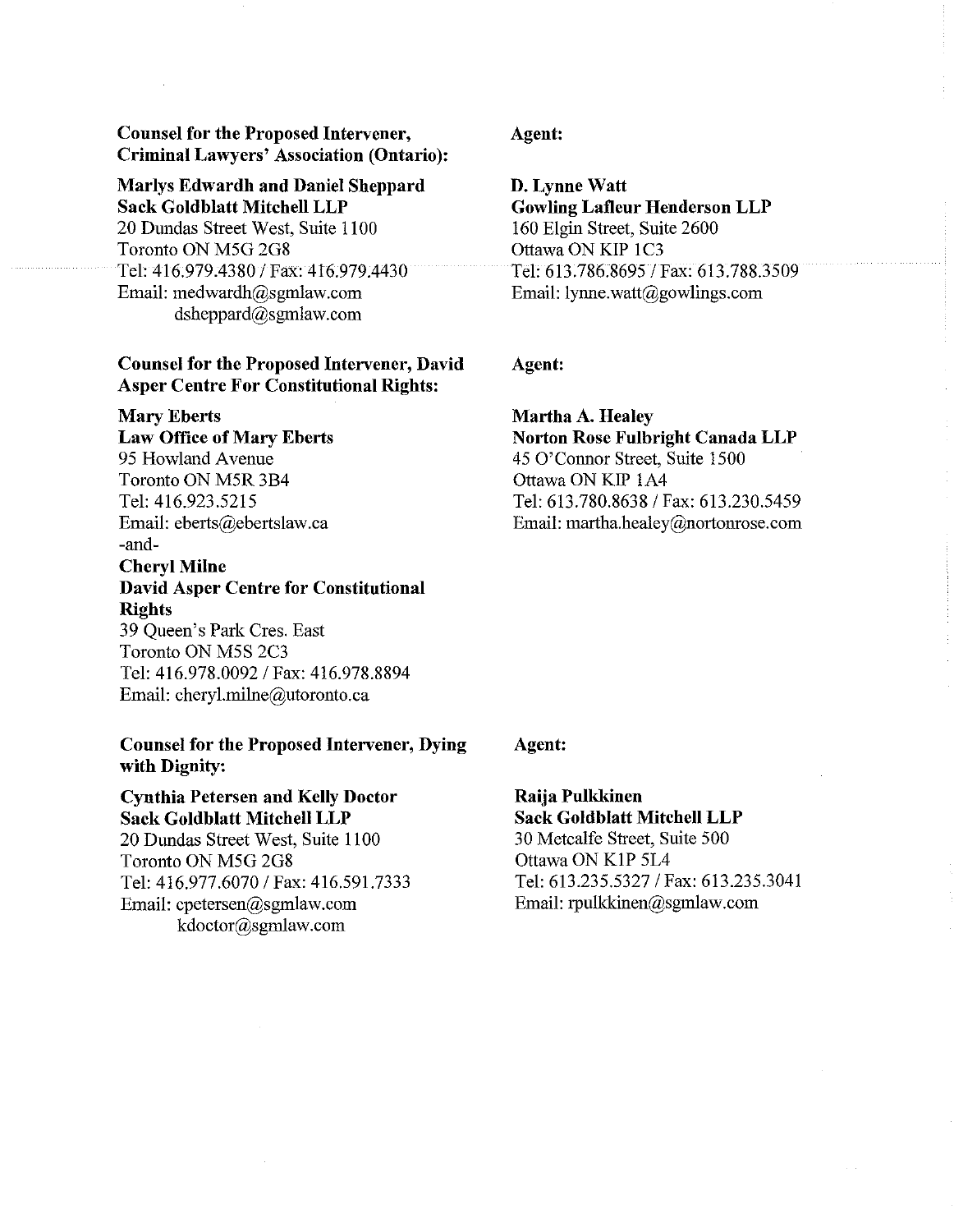Counsel for the Proposed Intervener, Euthanasia Prevention Coalition and Euthanasia Prevention Coalition - BC:

# Hugh R. Scher

Scher Law Professional Corporation 1803 - 175 Bloor Street East, South Tower Toronto ON M4W 3R8 Tel: 416.515.9686/ Fax: 416.9691815 Email: hugh@sdlaw.ca -and-Geoff Cowper, Q.C.

# Fasken Martineau

2900 - 550 Burrard Street Vancouver BC V6C 0A3 Tel: 604.631.4779/ Fax: 604.632.3185 Email: gcowper@fasken.com

### Counsel for the Proposed Intervener, The Evangelical Fellowship of Canada:

Geoffrey Trotter Geoffrey Trotter Law Corporation 1700 - 1185 West Georgia Street Vancouver BC V6E 4E6 Tel: 604.678.9190/ Fax: 604.259.2459 Email: gt@gtlawcorp.com

## Counsel for the Proposed Interveners, Farewell Foundation for the Right to Die and Association Quebecoise pour Ie Droit de Mourir dans la Dignite:

Jason Gratl Gratl & Company 302 - 560 Beatty Street Vancouver BC V6B 2L3 Tel: 604.694.1919/ Fax: 604.608.1919 Email: jason@gratlandcompany.com

### Agent:

Yael Wexler Fasken Martineau 1300 - 55 Metcalfe Street Ottawa ON KIP 6L5 Tel: 613.696.6860/ Fax: 613.230.6423 Email: ywexler@fasken.com

## Agent:

Albertos Polizogopoulos Vincent Dagenais Gibson LLP/s.r.l. 260 Dalhousie Street, Suite 400 Ottawa ON KIN 7E4 Tel: 613.241.2701 / Fax: 613.241.2599 Email: albertos@vdg.ca

#### Agent:

Ed van Bemmel GowlingLLP 2600 - 160 Elgin Street Ottawa ON KIP lC3 Tel: 613.786.0212/ Fax: 613.788.3500 Email: ed.vanbemmel@gowlings.com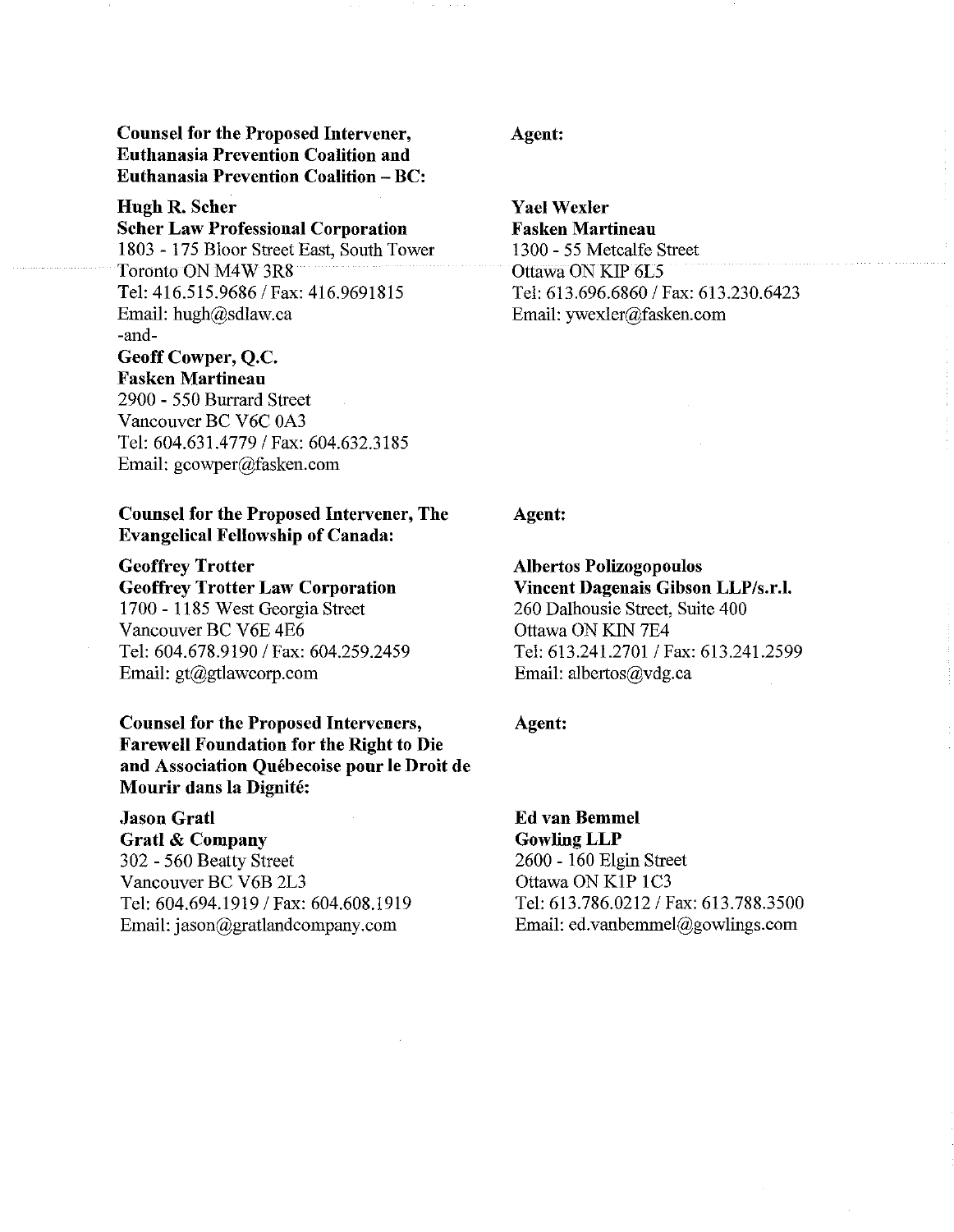# **TABLE OF CONTENTS**

| TAB |                                                               | PAGE |
|-----|---------------------------------------------------------------|------|
|     | APPELLANT'S MEMORANDUM OF ARGUMENT IN RESPONSE                |      |
|     |                                                               |      |
|     |                                                               |      |
|     |                                                               |      |
|     | PARTS IV AND V: COSTS SUBMISSION AND NATURE OF ORDERS SOUGHT6 |      |

 $\mathbf i$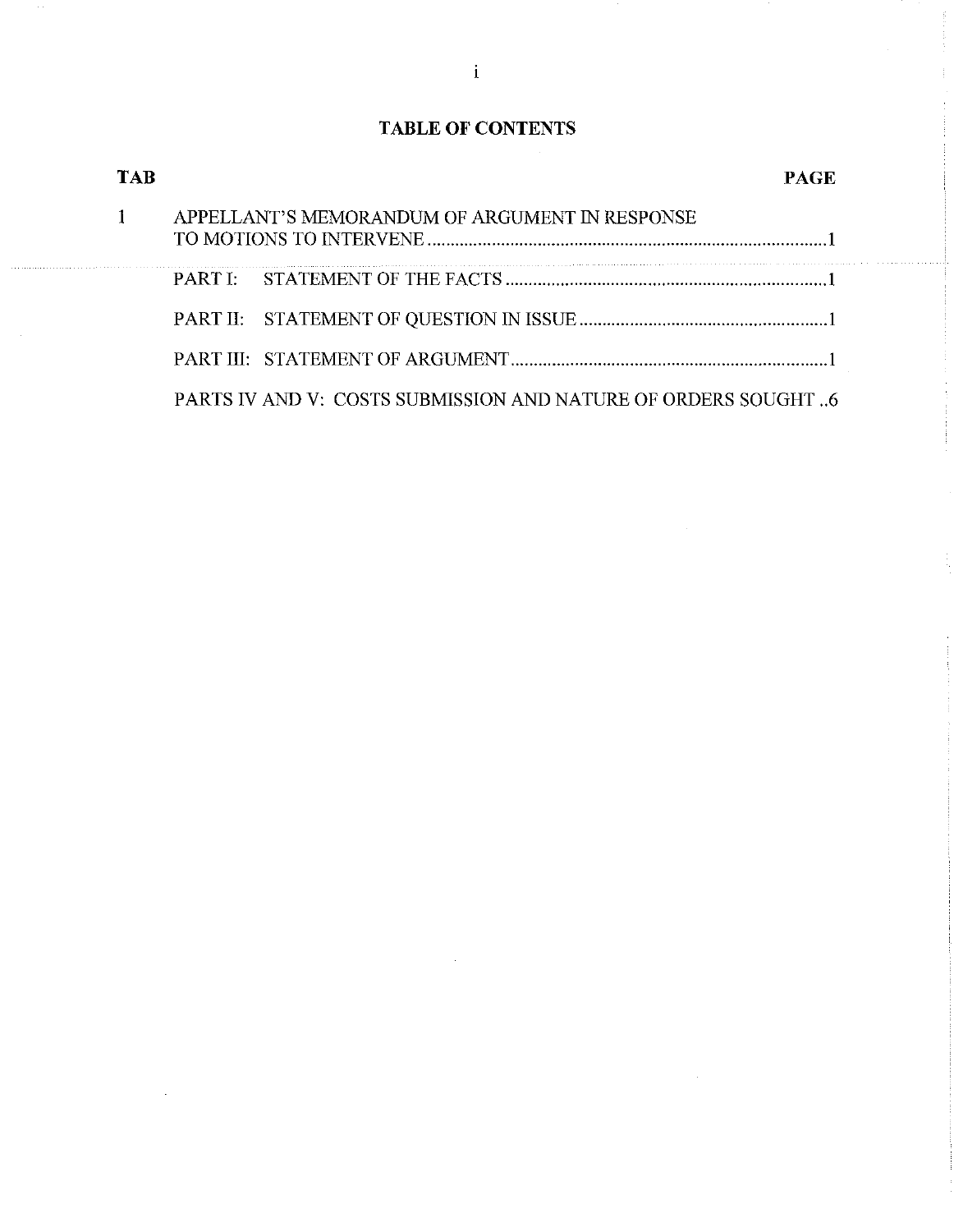# **APPELLANTS' MEMORANDUM OF ARGUMENT IN RESPONSE TO MOTIONS TO INTERVENE**

### PART I: **STATEMENT OF FACTS**

1. In addition to the intervention of the Attorneys General for Ontario, Quebec and British Columbia pursuant to subrule 61(4), nineteen applications for leave to intervene have been filed. The appellants have already responded to the merits of the Advocates Society's application. The appellants' global response to the remaining applications and to the terms of any interventions allowed is as follows.

### **PART II: STATEMENT OF QUESTION IN ISSUE**

2. Whether the proposed interveners should be granted leave to intervene in this appeal and, if so, on what terms.

### **PART III: STATEMENT OF ARGUMENT**

- 3. The appellants **consent** to the motions for leave to intervene of:
	- a. The Alliance of People with Disabilities Who are Supportive of Legal Assisted Dying Society ("APD Society");
	- b. The Canadian Civil Liberties Association ("CCLA");
	- c. The Canadian Unitarian Council ("CUC");
	- d. Criminal Lawyers' Association (Ontario) ("CLA-O");
	- e. David Asper Centre for Constitutional Rights ("DAC");
	- f. Dying with Dignity ("DWD");
	- g. Canadian HIV/AIDS Legal Network and The HIV & AIDS Legal Clinic Ontario ("CHAL"); and
	- h. Farewell Foundation for the Right to Die and Association Quebecoise pour Ie Droit de Mourir dans la Dignite ("FF").

Each of these interveners has a real interest in the appeal and has outlined proposed submissions that will be useful and clistinct from the main parties. Some of these interveners are also important because they will balance the arguments being advance by other proposed interveners.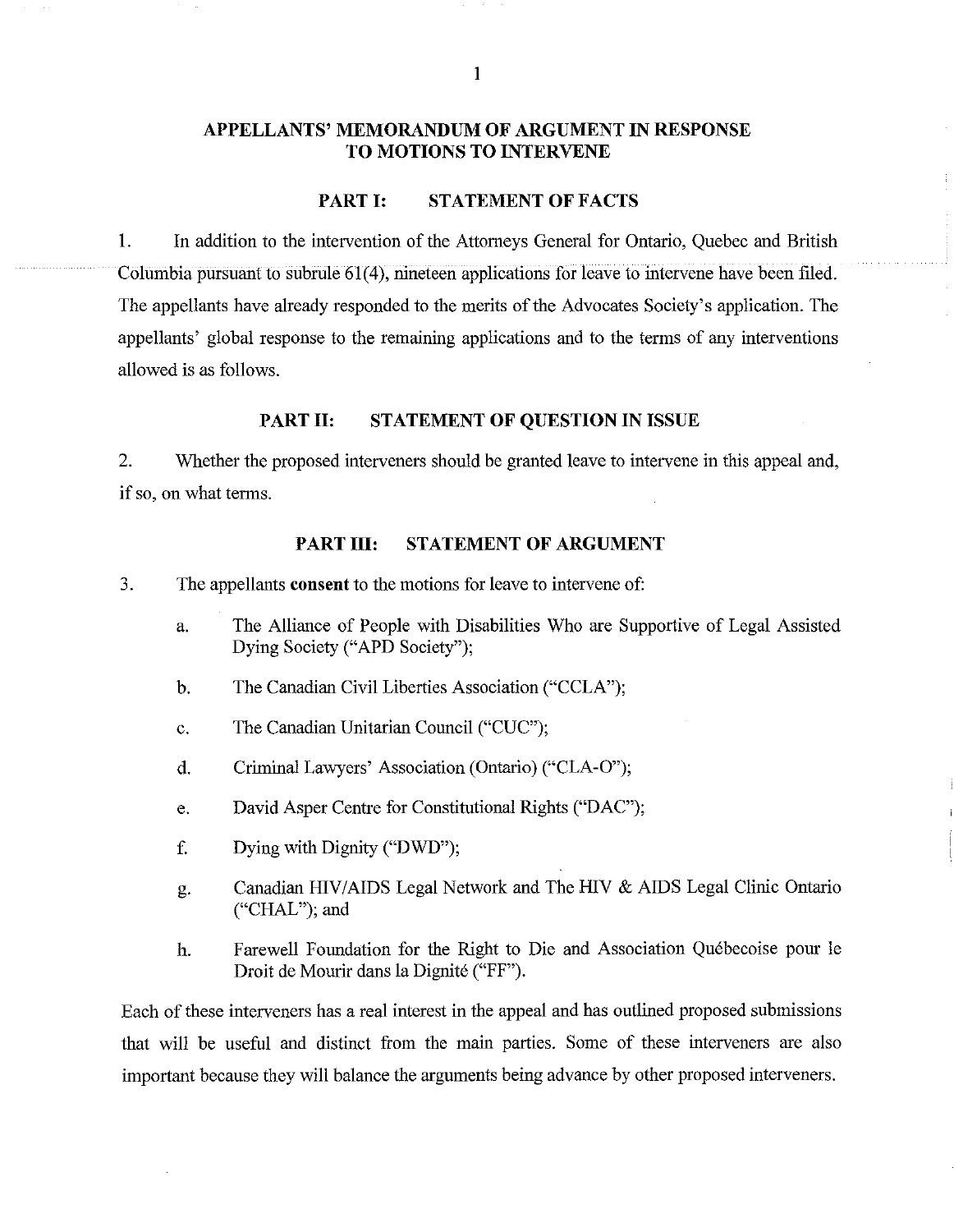4. **Subject to the conditions set out below,** the appellants **take no position on** the motions for leave to intervene of:

- a. Christian Legal Fellowship ("CLF");
- b. The Evangelical Fellowship of Canada ("EFC"); and
- c. The Association for Reformed Political Action Canada ("ARPA").

However, there is almost complete overlap between the proposed submissions of these proposed interveners. All seek to make submissions in respect of the principle of the sanctity or inviolability of life which they say informs *Charter* analysis and means that there can be no intentional killing.<sup>1</sup> In addition, CLF and EFC seek to make submissions that (a) the objective of the law includes the protection of all human life;<sup>2</sup> (b) there is an ethical distinction between physician assisted dying ("PAD") and other end of life care;<sup>3</sup> (d) s. 1 justifies the law;<sup>4</sup> (e) the role of the court is limited in life and death matters;<sup>5</sup> and (f) consent can never justify intentional killing.<sup>6</sup> In addition, the CLF proposes to argue that the trial judge should have found herself bound by *stare decisis*,<sup>7</sup> a position with which EFC is unlikely to disagree.<sup>8</sup> All three seek to make these submissions from an interdenominational Christian perspective.<sup>9</sup> If these proposed interveners are allowed to intervene, they ought to intervene as a single coalition with the requirement that they be permitted to file only one factum and with only one opportunity to make oral submissions.

- 5. The appellants **object** to the motions for leave to intervene of:
	- a. The Catholic Health Alliance of Canada ("CHAC');
	- b. The Christian Medical and Dental Society of Canada and The Canadian Federation of Catholic Physicians' Societies ("CMDS"); and

<sup>&</sup>lt;sup>1</sup> CLF memorandum of argument ("Argument"),  $\P$ 16(c); EFC Argument,  $\P$ 18(a) and (c); ARPA Argument,  $\P$ [11, 18-22

<sup>&</sup>lt;sup>2</sup> CLF Argument,  $\P 16(a)$ ; EFC Argument,  $\P 18(a)$ 

 $3$  CLF Argument,  $\P 16(b)$ ; EFC Argument,  $\P 18(b)(i)$ 

 $4$  CLF Argument,  $\P 16(d)$ ; EFC Argument,  $\P 18(b)$ 

<sup>&</sup>lt;sup>5</sup> CLF Argument,  $\P{16(f)}$ ; Affidavit of Bruce J. Clemenger (EFC),  $\P{22}$ 

<sup>&</sup>lt;sup>6</sup> CLF Argument,  $\Pi$ 6(g); Affidavit of Bruce J. Clemenger (EFC),  $\Pi$ 23(c)(ii)

 $^7$  CLF Argument,  $\P$ 16(e)

 $^8$  EFC Argument,  $\square$ 3

<sup>&</sup>lt;sup>9</sup> Affidavit of Ruth AM Ross (CLF),  $\mathbb{I}$ 5; Affidavit of Bruce J. Clemenger (EFC),  $\mathbb{I}$ 3; Affidavit of Mark Penninga  $(ARPA)$ ,  $\P 4$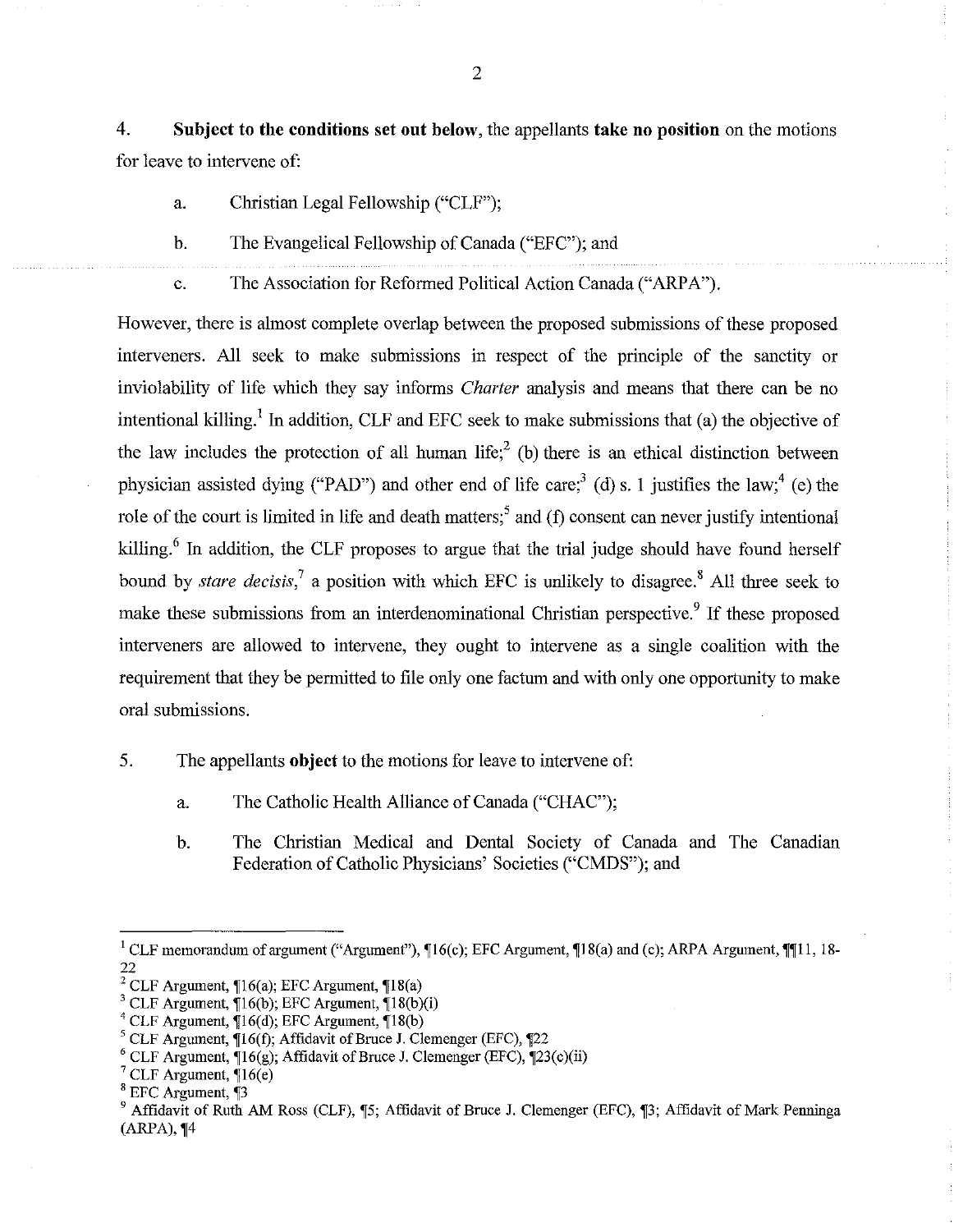c. Catholic Civil Rights League, Faith and Freedom Alliance and Protection of Conscience Project ("CCRL"),

as each of these organizations represent a religious perspective that is no different in substance from that of the CLF and the EFC. Furthermore, each of these proposed interveners' main submission appears to be that no physician and/or medical institution should be compelled to assist in a patient's death because this would violate that physician's freedom of religion and conscience. As the appellants have never argued that any physician should be compelled to perform PAD, these proposed interveners seek to raise issues not properly before the Court. To the extent these proposed interveners seek to discuss other issues such as (a) the sanctity and/or inviolability of life, (b) dignity, and (c) that physician assisted dying is not medical treatment, these submissions are substantively the same are being advanced by CLF and EFC. If these proposed interveners are allowed to intervene, they ought to intervene as a single coalition with the requirement that they be permitted to file only one factum and with only one opportunity to make oral submissions. The CHAC and the CMDS are in fact represented by the same law firm and their proposed submissions are virtually identical. Any difference between their respective submissions and also those of the CCRL is one of nuance and not substance.

6. **Subject to the conditions** set **out below,** the appellants **take no position** on the motions for leave to intervene of:

- a. Counsel of Canadians with Disabilities and The Canadian Association for Community Living ("CCD/CACL"); and
- b. Euthanasia Prevention Coalition and Euthanasia Prevention Coalition BC ("EPC").

However, again, there is substantial if not complete overlap between the proposed submissions of these two proposed interveners who both purport to speak for, *inter alia,* the disabled community. Both seek to make submissions in respect of: (a) PAD not being health care;<sup>10</sup> (b) Parliament's role and history of reviewing and upholding the absolute prohibition against PAD;<sup>11</sup> (c) the dangers of striking down the law including the possible impacts on disabled and aging people and those with diminished mental capacity as supported by evidence from other

<sup>&</sup>lt;sup>10</sup> CCD Notice of Motion ("NoM"),  $\Pi$ 17(a), (d); EPC Argument,  $\P9(t)$ . This submission is likely to be advanced by the respondents and is also sought to be advanced by CHAC, CMDS, CCRL, EFC, and the Collectif des medecins contre I'euthanasie.

 $11$  CCD NoM,  $\P$ 17(b); EPC Argument,  $\P$ 9(i)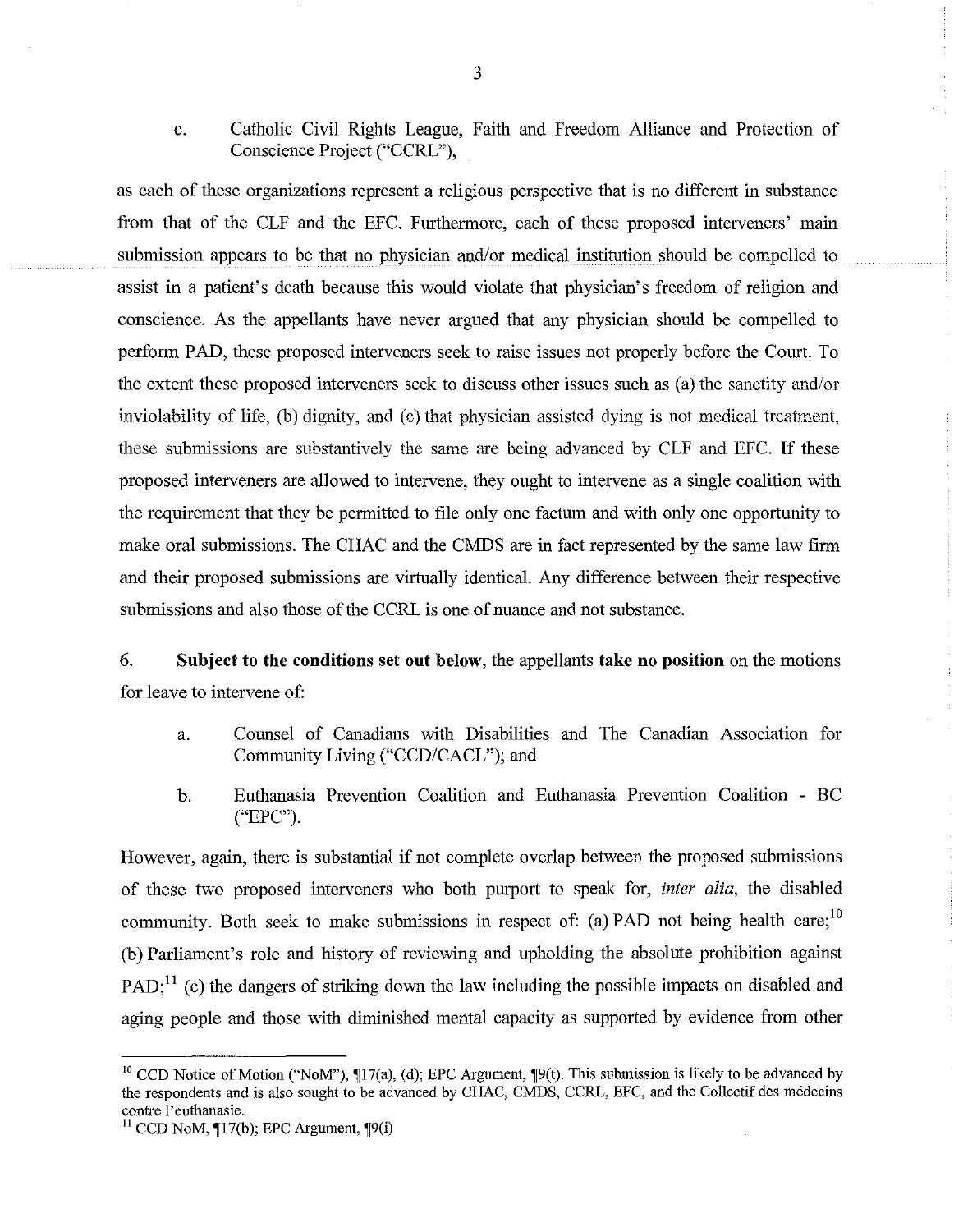jurisdictions;<sup>12</sup> (d) the difficulty or impossibility of limiting PAD to a defined group and that it will be made available to ever expanding groups of people as supported by evidence from other jurisdictions;<sup>13</sup> (e) that there is no right to commit suicide;<sup>14</sup> (f) that the prohibition of PAD is consistent with the equality rights of disabled people;<sup>15</sup> (g) that the legal norm in other jurisdictions is the prohibition of PAD; $^{16}$  and (h) that the choice of PAD is not a true choice absent appropriate access to health care.<sup>17</sup> In addition, *CCD/CACL* seeks to make submissions about the significance of intent as a basis of distinction between PAD and other end-of-life care,<sup>18</sup> a submission that is sought to be made by EFC and  $CLF<sup>19</sup>$  It also seeks to make submissions that decriminalizing PAD sends a signal to those deemed eligible that their lives are not worth living,<sup>20</sup> a submission that has been made by the Attorney General of Canada at *each level of* court. EPC also seeks to make submissions about *stare decisis*<sup>21</sup> a topic that will be covered by the Attorney General of Canada and about which CLF also proposes to make submissions.

7. Even more troubling than this near complete overlap between the proposed submissions and perspective of the *CCD/CACL* and EPC, is the fact that both groups make clear that they intend to retry the facts in this Court.<sup>22</sup> EPC has stated its desire to make submissions such as that: (a) the availability of PAD undermines the autonomy of disabled people and puts disabled people and seniors at risk;<sup>23</sup> (b) the evidence from permissive jurisdictions suggests that in operation, safeguards are ignored, illusory and have resulted in abuses;<sup>24</sup> (c) requests for PAD are transitory in nature;<sup>25</sup> and (e) the fallibility of diagnosis and prognosis is commonplace.<sup>26</sup> The trial judge made extensive findings of fact in respect of each of these issues which directly contradict the EPC's evidentiary contentions.

<sup>24</sup> EPC Argument,  $\P9(d)$ , (l)-(s), (u)

<sup>&</sup>lt;sup>12</sup> CCD NoM,  $\P$ 17(b), (g), (h), (l)-(m); EPC Argument,  $\P$ 9(b), (d), (e), (f), (h), (l)-(u)

<sup>&</sup>lt;sup>13</sup> CCD NoM,  $\P$ 17(h), (k)-(l); EPC Argument,  $\P$ 9(p)-(s)

<sup>&</sup>lt;sup>14</sup> CCD NoM,  $\P$ 17(i); EPC Argument,  $\P$ 9(g)

 $15$  CCD NoM,  $[17(j)]$ ; EPC Argument,  $[9(c)$ , (e)-(k)

 $16$  CCD NoM,  $\P$ 17(n); EPC Argument,  $\P$ 9(a)

 $17$  CCD NoM,  $\P$ 17(o); EPC Argument,  $\P$ 9(e)

 $18$  CCD NoM,  $\P$ 17(e)-(f)

 $19$  CLF Argument,  $[16(b);$  EFC Argument,  $[18(b)(i)]$ 

 $20$  CCD NoM,  $\P$ 17(p)

<sup>&</sup>lt;sup>21</sup> EPC Argument,  $\mathcal{P}(w)$ 

<sup>&</sup>lt;sup>22</sup> CCD NoM,  $\P9(c)$ , (f), (h), (k)-(p); EPC,  $\P9(b)$ -(d), (f), (h), (l)-(r), (u)

 $23$  EPC Argument,  $\P9(e)$ -(h), (q)

 $25$  EPC Argument,  $\sqrt[4]{9(0)}$ 

<sup>&</sup>lt;sup>26</sup> EPC Argument,  $\P9(r)$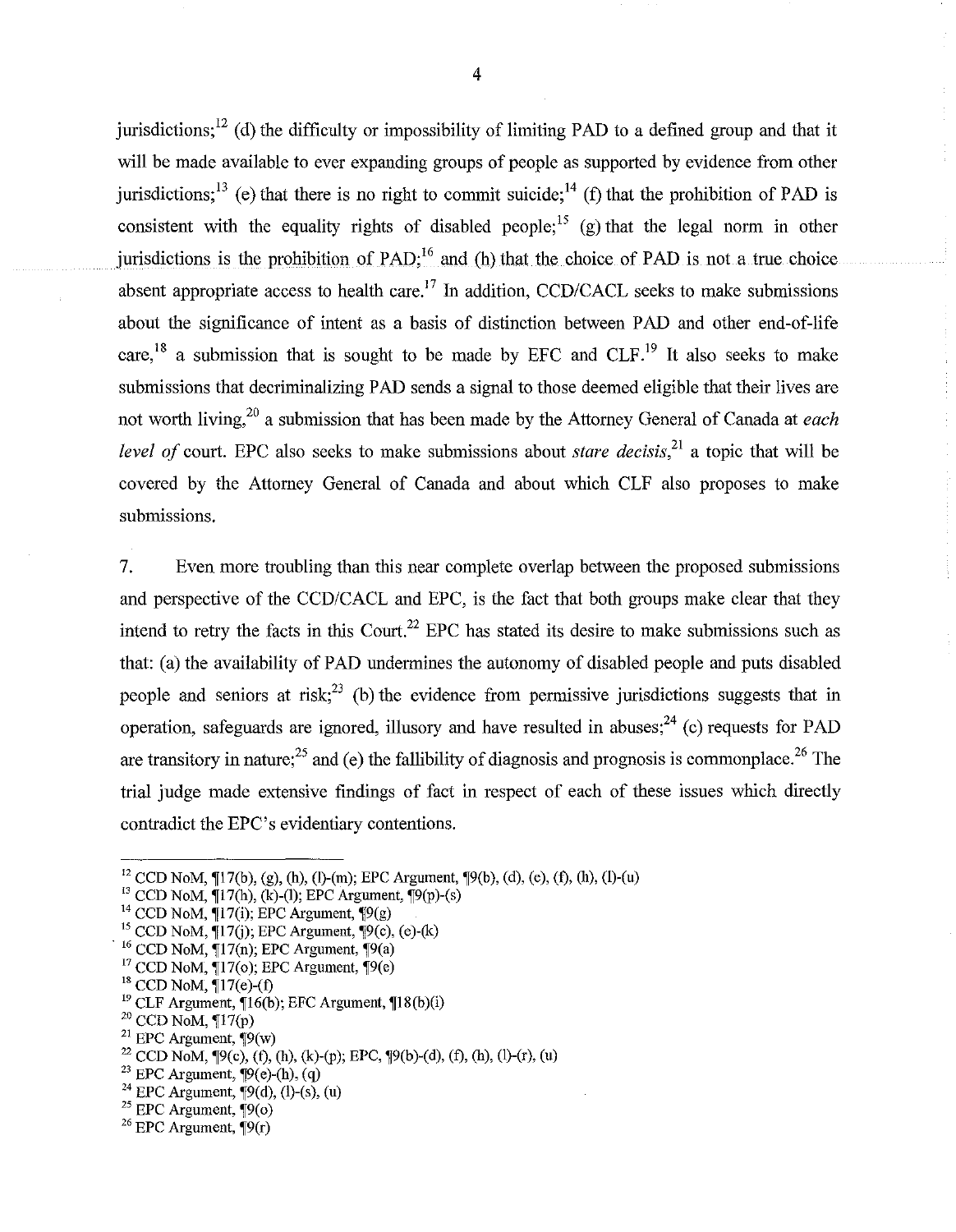8. CCD/CACL seeks to make submissions that: (a) PAD is inherently dangerous;<sup>27</sup> (b) the record in this case is deficient and great weight should be given to Professor Montero's new affidavit in revising the trial judge's conclusions of fact with respect to the vulnerability of persons seeking PAD, the effectiveness of the safeguards in foreign jurisdictions and the effectiveness of the criteria in the trial judge's order;<sup>28</sup> (c) it is ethically inconsistent to equate end-of-life care with PAD; $^{29}$  (d) non-voluntary euthanasia is prohibited by the statutes in the Netherlands and Belgium, is routinely performed in these countries and is a cause for concern with respect to PAD;<sup>30</sup> (e) it is impossible to limit PAD to a discrete group of individuals and this is consistent with the evidence about experience in permissive jurisdictions which shows a widening practice; $31$  and (e) decriminalization would make the lives of persons with disabilities more perilous and vulnerable.<sup>32</sup> Again, the trial judge made extensive findings of fact in respect of each of these issues which directly contradict the EPC's evidentiary contentions.

9. More fundamentally, evidentiary submissions such as those proposed by the EPC and *CCD/CACL* misconstrue the appropriate role of an intervener and the role of this Court. They will also likely enlarge the appeal between the parties, and will be prejudicial to the appellants who will then be required to move to file a detailed reply in support of the trial judge's *findings*  of fact (as opposed to merely pieces of evidence relied on by the interveners).

10. The appellants ask that this Court malce it an explicit term of any order granting intervener standing that the interveners have no role in challenging findings of fact or developing findings of fact and must limit their submissions to legal arguments. Even if their submissions are so constrained, the *CCD/CACL* and EPC should also be required to file a single factum to avoid repetition and over-representation of their perspective.

11. **Subject to our concerns** about the CMA seeking to adduce new evidence, the appellants **take no position** on the motions for leave to intervene of:

a. Canadian Medical Association ("CMA"); and

- $^{29}$  CCD NoM,  $\P$ 17(f)
- $30$  CCD NoM,  $\P{17(h)}$
- $31$  CCD NoM,  $\P$ 17(k)

 $27$  CCD NoM,  $\P$ 17(b)

 $^{28}$  CCD NoM,  $\Pi$ 7(c)

 $32$  CCD NoM,  $\P$ 17(p)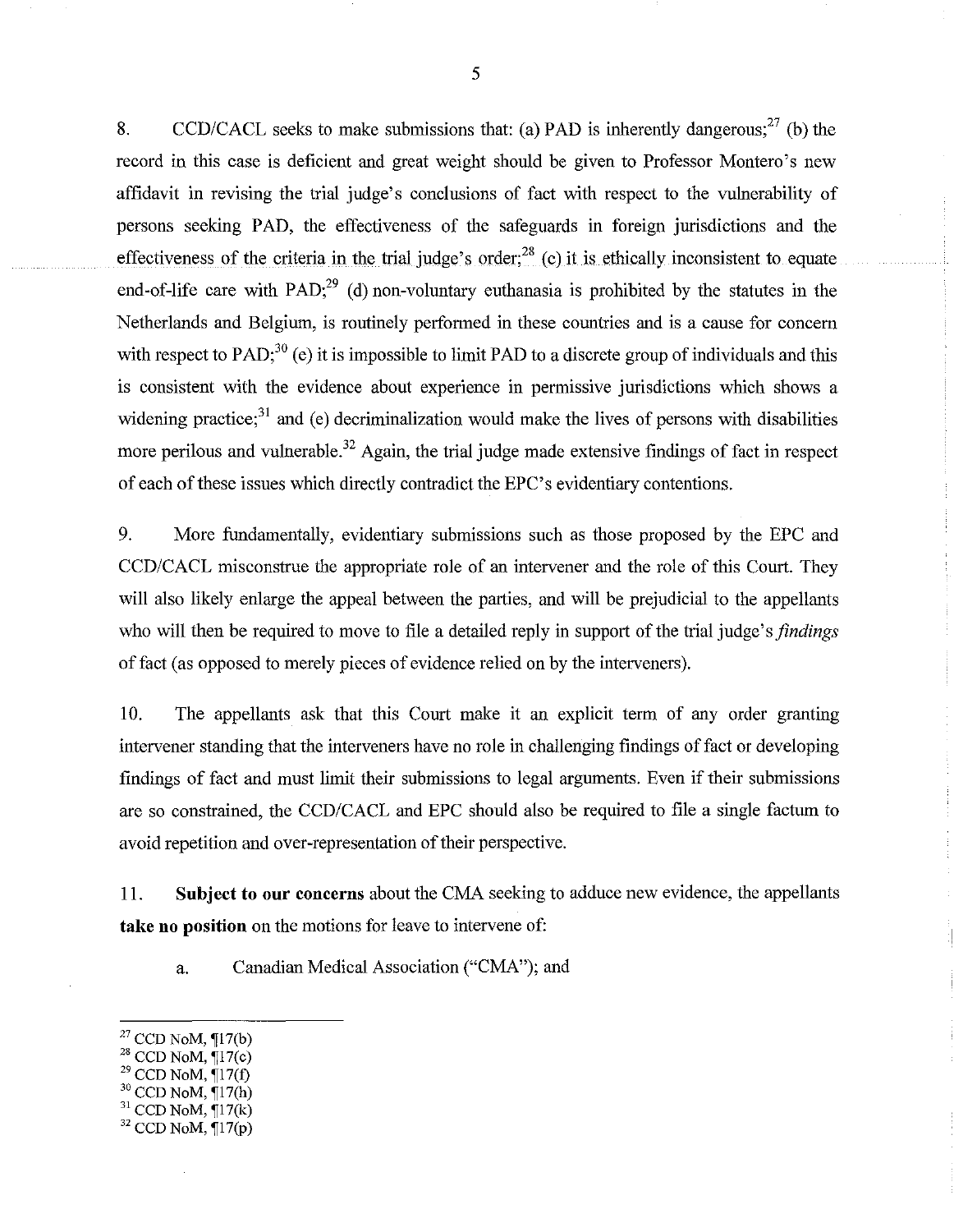b. Collectif des médecins contre l'euthanasie ("CMCE").

12. Ifthis Court grants leave to any proposed interveners, they should not be permitted to file any new evidence including evidence in the guise of "authorities." This is of particular concern with respect to the CMA which has not sought an order permitting it to introduce new evidence but has made extensive reference to new evidence in its application materials. The appellants object to the introduction of such evidence.

### PARTS **IV** AND V: COSTS SUBMISSION AND NATURE **OF ORDERS SOUGHT**

- 13. The appellants seek orders as follows with regard to the motions for leave to intervene:
	- a. the motions for leave to intervene of APD Society, CCLA, CUC, CLA-O, DAC, DWD, CHAL and FF be granted;
	- b. the motions for leave to intervene of CHAC, CMDS and CCRL be dismissed;
	- c. if leave to intervene is granted to any of the following proposed interveners, it be on the following terms:
		- 1. ARPA, CLF and EFC be entitled to serve and file a single joint factum not to exceed 10 pages in length;
		- ii. CCRL, CHAC and CMDS be entitled to serve and file a single joint factum not to exceed 10 pages in length;
		- iii. *CCD/CACL* and EPC be entitled to serve and file a single joint factum not to exceed 10 pages in length;
	- d. any interveners granted standing be entitled to file a factum not to exceed 10 pages in length;